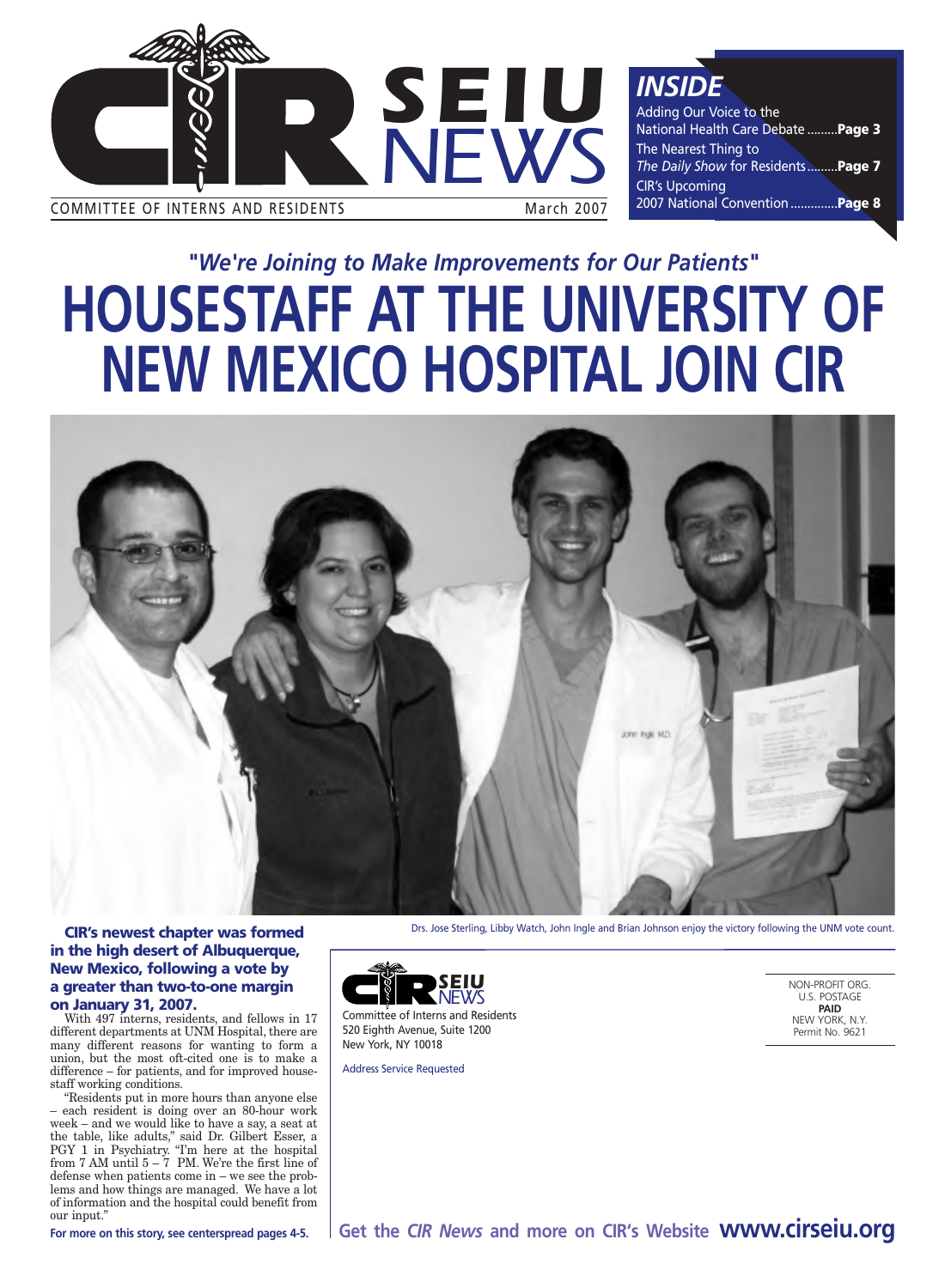

#### **Committee of Interns and Residents** National Affiliate of *SEIU*

National Headquarters 520 Eighth Avenue, Suite 1200 New York, NY 10018 (212) 356-8100 (800) CIR-8877

E-mail: info@cirseiu.org http://www.cirseiu.org

1 Boston Medical Center Place Boston, MA 02118 (617) 414-5301

1400 NW 10th Ave., Suite 1509 Miami, FL 33136 (305) 325-8922

1338 Mission Street, Fourth Floor San Francisco, CA 94103 (415) 861-5235 Box 512075

> Los Angeles, CA 90051 (310) 632-0111

Washington, DC Office (202) 872-5838 Ave. San Ignacio 1393 Urb. Altamesa, San Juan P.R. 00921 (787) 775-0720

#### **EXECUTIVE COMMITTEE 2006-2007**

Simon Ahtaridis, MD, MPH *President* Christine Dehlendorf, MD *Executive Vice President*

Rajani Surendar Bhat, MD *Secretary-Treasurer*

#### **REGIONAL VICE PRESIDENTS**

Nailah Thompson, DO *Northern California*

Gina Jefferson, MD *Southern California*

Paola Sequeira, MD *Southern California*

Reuven Bromberg, MD *Florida*

Hillary Tompkins, MD *Massachusetts*

Cristin McKenna, MD *New Jersey/DC*

Maggie Bertisch, MD *New York*

Ayodele Green, MD *New York*

Luella Toni Lewis, MD *New York*

Spencer Nabors, MD, MPH *New York*

James Rodriguez, MD *New York*

#### • Eric Scherzer

*Interim Executive Director* Cara Metz

*Editor Page One Photo: Amy Hall/CIR*

## **President's Report**

## **• • • • • • • • • • • • • • • • • • • • • • • • • • • • • • • • •** SIMON AHTARIDIS, MD, MPH CIR Milestone: 50 Years

**Fifty years ago, a group of New York residents came together during a moment of shared** York residents came together during a moment of shared clarity and conceived of the idea that residents could and should have a voice in the workplace and in addressing the health needs of our patients.

These residents worked, organized, and agitated, and nine months later, the Committee of Interns and Residents was born, a healthy union at 9 lbs, 3 ounces (or 600 members, however you choose to count). In one year's time, they had a first contract that covered 2,000 members.

It's not everyday that a resident union turns fifty. How do you celebrate it? A birthday cake, candles, a gathering of people who shaped and changed us, reflections on past accomplishments, a moment spent envisioning our next steps, and perhaps a screening colonoscopy?

This May, we will officially recognize 50 years of resident leadership and organizing at our annual convention. This celebration will include much of what was just mentioned (except the colonoscopy).

Over the past 50 years, generations of residents and their patients have benefited from the work of CIR in both patient care and resident advocacy. We have grown to become a 12,500 member-union affiliated with SEIU, a 1.8 million strong union.

As we have grown and matured, we have broadened our focus considerably. Though negotiating contracts at the local level is still one of the core activities that we perform, we have also become increasingly involved with graduate medical education and health reform.

We have just begun to get involved at an international level, meeting with resident organizations in Canada, the United Kingdom, New Zealand, and Australia to learn from our differences, and work together to tackle our common problems. We are doing this with the goal of improving patient care and resident working conditions.

CIR just went through another growth spurt with an organizing victory at the University of New Mexico, a very welcome addition to the CIR family. I spent a few days out in New Mexico during the organizing campaign, and took note of the fact that former CIR members, when they travel to other programs for more advanced training, are our best advocates. In the New Mexico campaign we had terrific former CIR members who joined with other UNM resident leaders to make the campaign a success. We are very excited about our latest addition to the CIR family, and hope that we will



soon have others.

As we look ahead to the next 50 years, it has become apparent that growth will be a high priority. Residents deserve to have the rights that CIR can bring them. Furthermore, as we grow we can do more, and have a greater impact on the things that matter.

CIR has established itself as a leader in understanding the effects of work-related fatigue. We will continue to press for innovative ways to keep patients and residents safe. This will involve working with groups that have a direct role in implementing safety recommendations and regulations.

It has also become apparent that CIR will need to be more involved in protecting safety-net hospitals and the communities they serve. We will work hard to turn back current proposals calling for massive and thoughtless cuts to already strapped institutions. In the past, CIR won major victories in protecting our hospitals in California and New York from massive cuts, but there are new budget threats looming at both state and federal levels. We will continue to find new ways and develop new relationships to help protect our hospitals and the communities they serve.

Certainly a top priority for future CIR residents will be to become

**"Over the past 50 years, generations of residents and their patients have benefited from the work of CIR."** 

increasingly involved in the fight for universal health care. It is clear that we need broad and sweeping reform. The U.S. stands alone among developed nations in not providing some form of universal coverage. Fortysix million Americans are uninsured, and their numbers continue to grow. CIR will join forces with our allies to push for health reform that allows us to give our patients the health care they deserve. Let us hope that when we come together for CIR's 75th anniversary, we will be able to celebrate and take pride in the hard work of residents that helped to end this crisis.

### **Notice of Election of CIR National Officers**

**POSITIONS TO BE FILLED: President Executive Vice President Secretary-Treasurer Vice Presidents:** Florida........................................................1 Massachusetts...........................................1 New Jersey ................................................1

#### New York...................................................5 Northern California..................................1 Southern California..................................2

#### **TERM OF OFFICE**

One year, commencing with the election at the 2007 National Convention and ending on the next election date.

#### **ELIGIBILITY REQUIREMENTS**

Members in good standing, who will be serving as housestaff officers at a member institution for the next residency year shall be eligible to stand for election as officer. In addition to such persons, housestaff officers in good standing at a member institution for the current residency year, or a housestaff officer in good standing who is serving as a full-time officer of CIR during the year preceding the election, shall be eligible to stand for election as officer, but in no event shall service as officer commence or extend more than two years after separation from a housestaff program. No person may run for more than one Executive Committee office.

#### **NOMINATION PROCEDURES**

Nominations are to be made by petition signed by two delegates, which must be received in the CIR National Office at 520 Eighth Avenue, 12th floor, New York, N.Y. 10018 prior to May 8, 2007.

#### **CAMPAIGN PROCEDURE**

Officer elections will take place on Sunday, May 20, 2007, at the National Convention. Only delegates, and alternates who are replacing delegates who are not in attendance at the National Convention, are eligible to vote.

**IF YOU HAVE ANY QUESTIONS, PLEASE CALL THE CIR NATIONAL OFFICE AT 1 (800) CIR-8877.**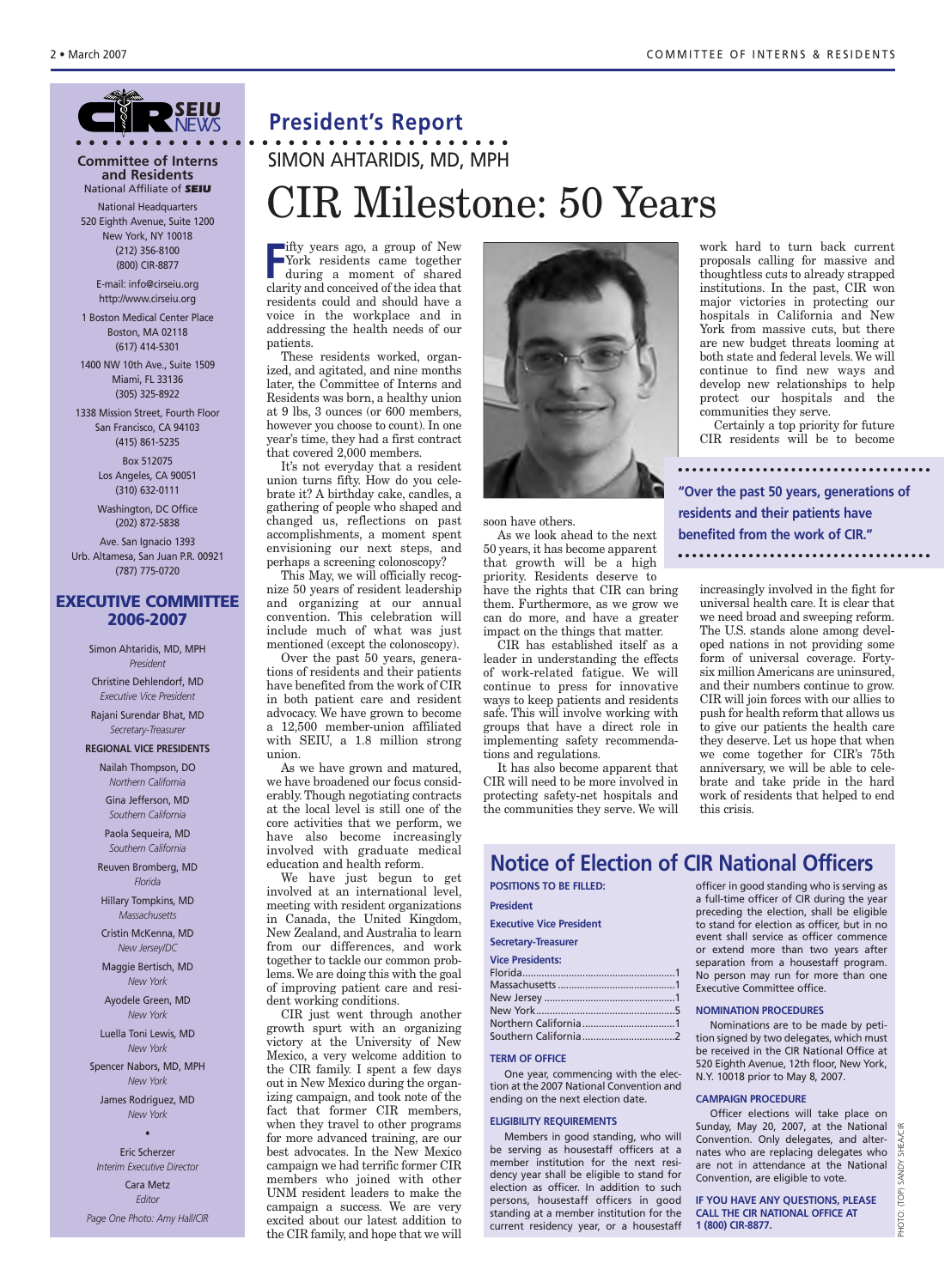## **Ways to Reform our Nation's Health Care** *CIR and SEIU add our voices to the debate*

**There is a growing recognition**<br>
that the American health care<br>
system is broken and in need of<br>
reform. "With over 46 million uninhere is a growing recognition that the American health care system is broken and in need of sured in America – and that number steadily growing – there can be no doubt that we need major change," said Dr. Luella Toni Lewis, CIR New York Vice President. CIR's Executive Committee passed a resolution in July 2006 highlighting the crisis in health care, and committing CIR to a wide-ranging discussion among our members on ways to achieve universal access.

Fixing health care has come to the top of everyone's political and policy agenda, whether Democrat or Republican, union leader or corporate CEO. Long-time adversaries, such as the Service Employees International Union (SEIU), CIR's national affiliate, and Wal-Mart held a joint press conference on February 8, 2007 to talk about the crisis.

We are at a unique moment in time, because everyone recognizes that the status quo on health care is not sustainable.

Health care reform will be among the top issues in the 2008 presidential election. With a growing segment of the public favoring some sort of universal access and singlepayer solution, we may now be

closer than ever to realizing major health care reform. Not content to wait for federal action, states have already begun to address the problem.

Massachusetts embarked on a plan to provide universal coverage by expanding benefits and eligibility for state-subsidized care, requiring all residents to buy insurance, and providing additional subsidies to those who can't afford to do so. Employers who don't offer plans are taxed to cover their employees. California is looking at similar proposals, and many other states are studying programs to expand coverage.

CIR members have been working on issues of access to care for many years. In New York, CIR members spent the past year testifying and lobbying to fend off cuts by a state commission that threatened safety net institutions. While successful on that score, there are now new threats looming, from newly-elected Governor Eliot Spitzer, and from President George W. Bush's plan to cut federal funding. If both sets of cuts were to go through, the result would be devastating to New York's health care system, including graduate medical education, which is specifically targeted in the federal plan.



California CIR leaders strategizing for increased access are, left to right, Drs. Peter Kim, Antonio Beltran, Alice Cheung, Anje Van Berckelaer, and Monique Phan.



CIR leaders in NY at a rally to save safety net hospitals are, from left to right, Drs. Rasheed Yakubu, Nichele Nivens, Karen Morice, and CIR NY Vice Pres. Luella Toni Lewis.

New Jersey recently set up a similar commission to New York's, which is fast-tracking a decision on how to cut health care costs throughout the state for a June 1, 2007 deadline; at the same time, legislators are hoping to introduce bills for universal access in the state.

In California, CIR members from the northern and southern regions have been advocating successfully for their county hospitals for years, including passage of legislation to extend health insurance coverage to more Californians. At a February 21, 2007 statewide meeting, (photo, left) CIR leaders strategized about how to improve access to care throughout the state. "Elected officials need to hear our stories about caring for the uninsured and underinsured in California," said CIR Delegate Anje Van Berckelaer, a PGY 3 in Family Medicine at Harbor-UCLA Medical Center in Torrance, Ca. "We all have stories of patients whose diagnoses could have been prevented if they had access to primary care. Over the past few years, we have worked hard to pass legislation, including a bill for universal access, but each time we faced roadblocks. Now is the right time for CIR members to get involved and have a voice in Sacramento."

SEIU has been activating its 1.8 million members to play a role for greater access on both the state and

**"We all have stories of patients whose diagnoses could have been prevented if they had access to primary care." Dr. Anje Van Berckelaer PGY 3, Family Medicine Harbor-UCLA Medical Center** 

national levels, to come up with new ways to increase access so that everyone has the right to quality health care.

Want to play a part in the national debate to expand access? Contact your CIR staffer and begin discussions with colleagues now.

## *Sharing the Love & Respect at Jackson Memorial* **Housestaff Celebrate 6th Annual Appreciation Day**

I<sup>t's</sup> always nice to be appreciated<br>for what you do – and CIR<br>members at Jackson Memorial<br>Hespital in Miami Flat at the origin  $\blacksquare$  t's always nice to be appreciated for what you do – and CIR Hospital in Miami, Fla., got to enjoy that warm, fuzzy feeling…and barbeque, too, on a sunny day — February 8, 2007 – at the 6th Annual Housestaff Appreciation Day sponsored by the Committee of Interns and Residents.

**HALL/CIR:** 

 $ANY$  H Ë METZ CARA

PHOTO: (TOP TO BOTTOM) CARA METZ/CIR; AMY HALL/CIR; KELLY GRAY/CIRTO BOTTOM) "This is a day that we thank resident physicians for all the hard work they put in every day. Housestaff Appreciation Day has been QР proclaimed by the Miami-Dade PHOTO: County Office of the Mayor and County Commissioners every year

since 2002," said CIR Co-chair Dr. Seema Chandra, a PGY 4 in Med-Peds, as she introduced speakers at the event. "As well as being a celebration, this is also a chance for residents from many different fields to meet," Dr. Chandra said. "We have over 300 housestaff attending this year, as well as leaders from our sister union SEIU 1991, AFSCME, and hospital administration."

Right: CIR delegates enjoying Housestaff Appreciation Day at Jackson Memorial Hospital this year included, from left to right, Drs. Anibal Loza, CIR Co-chair Janetta Cureton, Neil Pasco, Alex Llanos, CIR Co-chair Seema Chandra, and Sergio Badel.

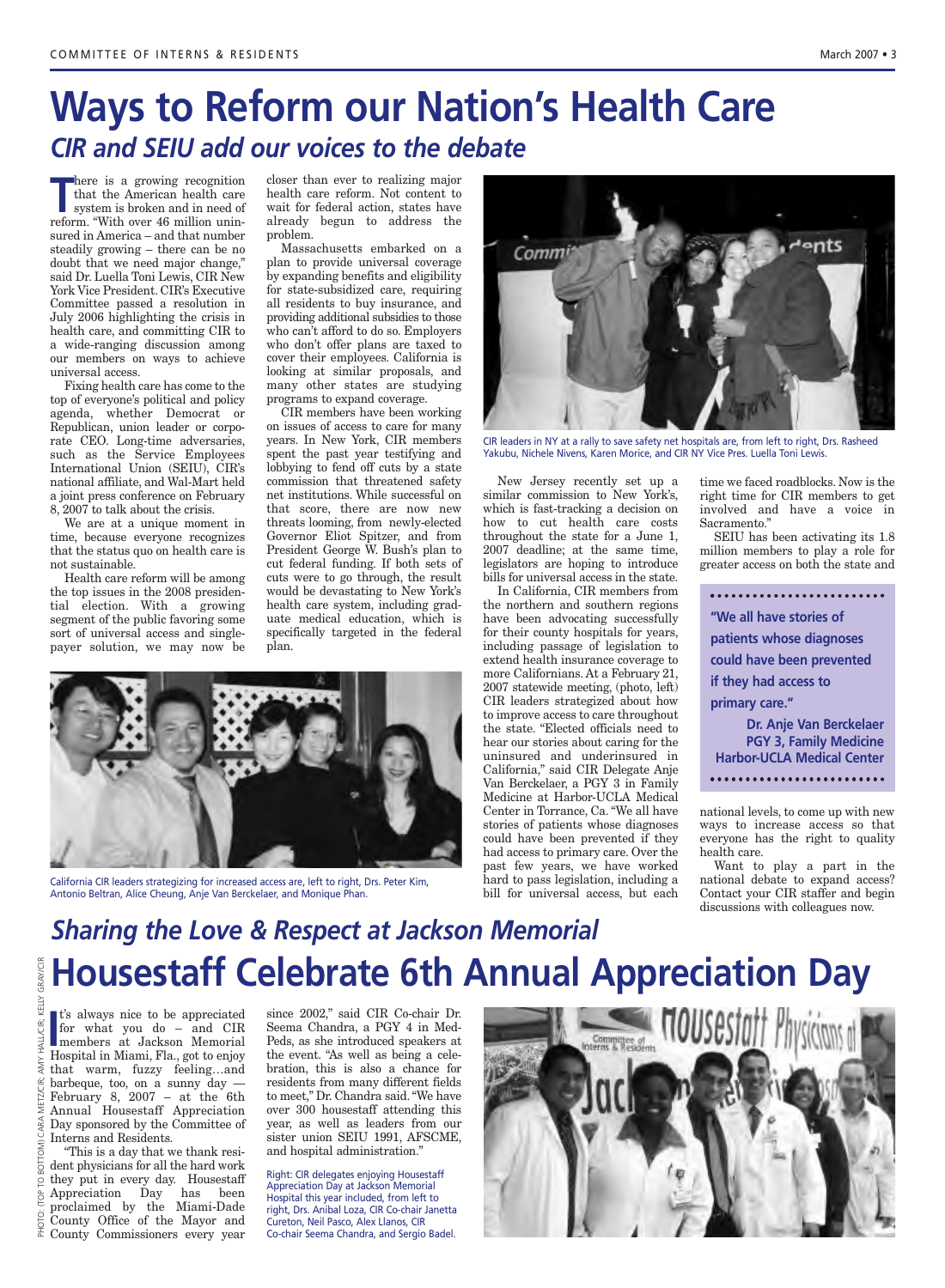# **MAKING A DIFFEREN**

## *CIR's newest chapter hits the ground running…*



CIR Vice President Dr. Nailah Thompson paid a visit to UNM and met with Dr. John Ingle and other UNM housestaff. She discussed residency issues and shared some of her own experiences with how CIR works in her residency program at Highland Hospital in Oakland, CA.



Celebrating the CIR victory are (left to right) Drs. Ziad Ismael, Chris Murphy, Charlesly Joseph and Tony Lee.

*Continued from Page One*

#### **Issues, Strategies and Goals**

"Forming a union is a big step forward. This was the best way to get a voice for residents," said Dr. Jose Sterling, a PGY 4 in General Surgery, and the chair of the Resident Council. "There were a couple of main issues here – the change in health benefits, which would have drastically increased premiums for residents with families – that was a big driving force for the change. It made us realize that residents didn't have enough representation. We need

**"Change is always a scary thing, but the core group of residents here at UNM are working for things that are not selfish – things that would improve the hospital overall." Dr. Jose Sterling, PGY 4, Surgery**  the hospital overall. New Mexico is medically underserved – there is so much you can do here if you want to help people. We're a county hospital, so we turn nobody down. If someone needs care and it's an emergency, we treat them." As a Level 1 Trauma Center for the state, Dr. Sterling said, residents come to UNM because they share a sense of mission about providing care to the un-and underinsured. "But we need more financial support from the state legislature."

Being able to share their concerns about patient care needs with legislators, who are in a position to make decisions that ultimately affect the hospital's bottom line, was a motivator for Dr. Watch, too. "I think a union gives us power in numbers to talk to the legislature about our patients…it's not about taking money away from our patients, but about getting more for patient care," she said.

Another key issue she mentioned is ensuring that patient care remains a top priority. "We're building a new wing to our hospital, and I want to make sure that resources are used for patient care, and not just the economic success of the hospital."

someone who can help us to negotiate, and that's where CIR came in."

The Resident Council took an active role in meeting with residents and the administration on the issue. "Premiums were raised so high – they were doubled – that people couldn't afford them, especially the family premiums," said Dr. Libby Watch, a PGY 5 in Surgery.

Following successive meetings with their GME committee, and a petition signed by residents, they succeeded in putting a halt, for now, to the increased premiums to the health benefit plan. "But the administration said they could raise the rates again in the future," Dr. Watch said. For many, that was reason enough to make the case for a solid contract, negotiated with the protection of union representation, so that gains achieved one day would not be obliterated the next.

#### **Putting Patients First**

"Change is always a scary thing," said Dr. Sterling, "but the core group of residents here at UNM are working for things that are not selfish – things that would improve

**"I would love to involve everybody — people who were for a union and people who were against the union and find the things we can all agree on."**

. . . . . . . . . . . . . . . . . . .

**Dr. Gilbert Esser, PGY 1, Psychiatry**

#### **A Unique Place**

The way the decision to form a union came about at UNM was unique in many ways. For one thing,  $\frac{3}{5}$ it was not adversarial, as union campaigns sometimes can be. "We never had any animosity between the  $\tilde{e}$ administration and us," said Dr.  $\frac{3}{6}$ Sterling. "This was not about the  $\approx$ 'kids rebelling against their parents,'  $\leq$ so to speak. There were no secrets. I  $\frac{w}{\alpha}$ met with the dean, program coordina- $\leq$ tors and director, and held meetings  $\frac{1}{2}$ with every program, including fellows. If a program director or PHOTOS: LAURIE DAVIDSON/CIR; AMY HALL/CIR; DAN LEVITAN/CIR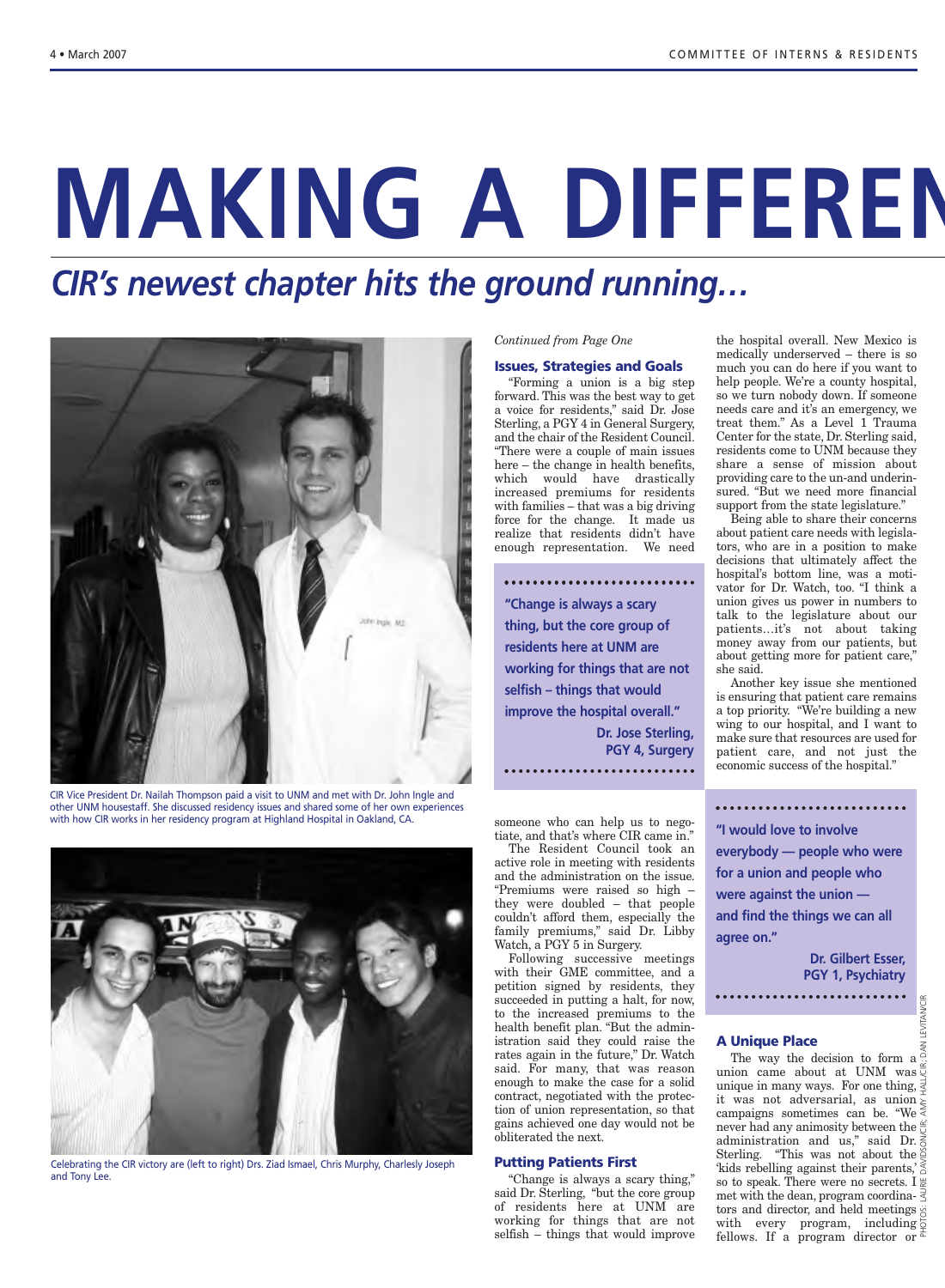# **NCE IN NEW MEXICO**



anyone else in administration wanted to show up for meetings, they were welcome. We made it an open forum — everyone was welcome."

For John Ingle, a PGY 1 in Otolaryngology, the biggest challenge was dealing with misconceptions that some residents had about unions. "The majority of residents wanted CIR, but some had perceptions about what a resident union is, and were skeptical. They felt that efforts to unionize were selfish in nature. Residents at UNM are compassionate and giving and just want to treat their patients, many of whom don't have health insurance."

#### **CIR Experience**

For a small group of UNM residents, prior experience with CIR at their previous hospitals gave them the confidence and knowledge to share with their colleagues what CIR can do and, of equal importance, to dispel some of the fears about what belonging to a union could mean for residents.

Dr. Ingle came from a medical school – Boston University – where students work at a CIR-affiliated hospital, Boston Medical Center. "I observed CIR in action, and got to know it quite well. There's a pretty active chapter at BMC, and I saw big changes in our ancillary services. One of my frustrations with the way the hospital operates at UNM is that residents basically have no say. One of the biggest things is the availability of interpreter services, especially in the Emergency Department. At BMC, we had extensive interpreter services,

and it was primarily because of the CIR contract. So I saw this as something that can be gained. Residents there did question the way things were organized, and worked to change things."

Other CIR "alumni" included Dr. Christine Chen, a PGY 4 in Nephrology, Dr. Amir Axelrod, a PGY 6 in Cardiology, and Dr. Aidejoi Onime, a PGY 5 in Nephrology. Dr. Chen was a member of CIR at LAC + USC Medical Center in Los Angeles, where she saw gains such as each

**"I think a union gives us power in numbers to talk to the legislature about our patients…"**

**Dr. Libby Watch, PGY 5, Surgery**

Medicine floor having an otoscope, portable ultrasound and ophthalmoscope due to the CIR Patient Care Fund. "I would encourage everyone to get involved in CIR and voice your concerns. It doesn't take too much time to make a real difference through CIR."

Dr. Axelrod was previously a resident at Santa Clara Hospital in California, where he saw CIR help deal with the problem of a bottleneck in the Emergency Room, where



Housestaff from CIR's California chapters put together this welcome for the new UNM chapter.

patients would be stuck while waiting for a bed to open up. "We negotiated a holding area for admitted patients that was supervised by the Medicine Department," he said.

Dr. Onime was a resident at Harlem Hospital in New York City. In his experience, "CIR was an excellent advocate for us with the hospital and residency program in areas such as work hours, conditions, and work environment, as well as resident contracts and salaries."

Residents are, as a group, very informed and hands-on. But they're also among the busiest people on the planet. "As you know, it's difficult for residents to get involved because we're overworked, and our primary goal is to become good physicians, not to negotiate all the details and make careers out of that," said Dr. Sterling. "The people I've met from CIR are all great people — supportive, and so good at dealing with residents, who can be grouchy and tired."

#### **Next Steps**

With their election only days behind them, CIR's New Mexico chapter hit the ground running. On February 13, 2007, residents met to discuss their next steps, which include forming a negotiating committee, with one delegate and alternate from each department. They are also compiling the results of a housestaff priorities survey. They will soon begin negotiating with the university over their issues.

For Dr. Esser, who hopes to participate in the negotiation process, one of his goals is for that process to involve everyone and bring people together for a common purpose. "I would love to involve everybody people who were for a union and people who were against the union — and find the things we can all agree on. I want people to present all of our ideas and think critically about the issues."

CIR's newest chapter is just beginning. Over time, residents at UNM will use their CIR structure to address needs as they come up in all their individual departments, and as a whole, to advocate for patient care.

*Look for more coverage of UNM's first contract at www.cirseiu.org and in future issues of* CIR News.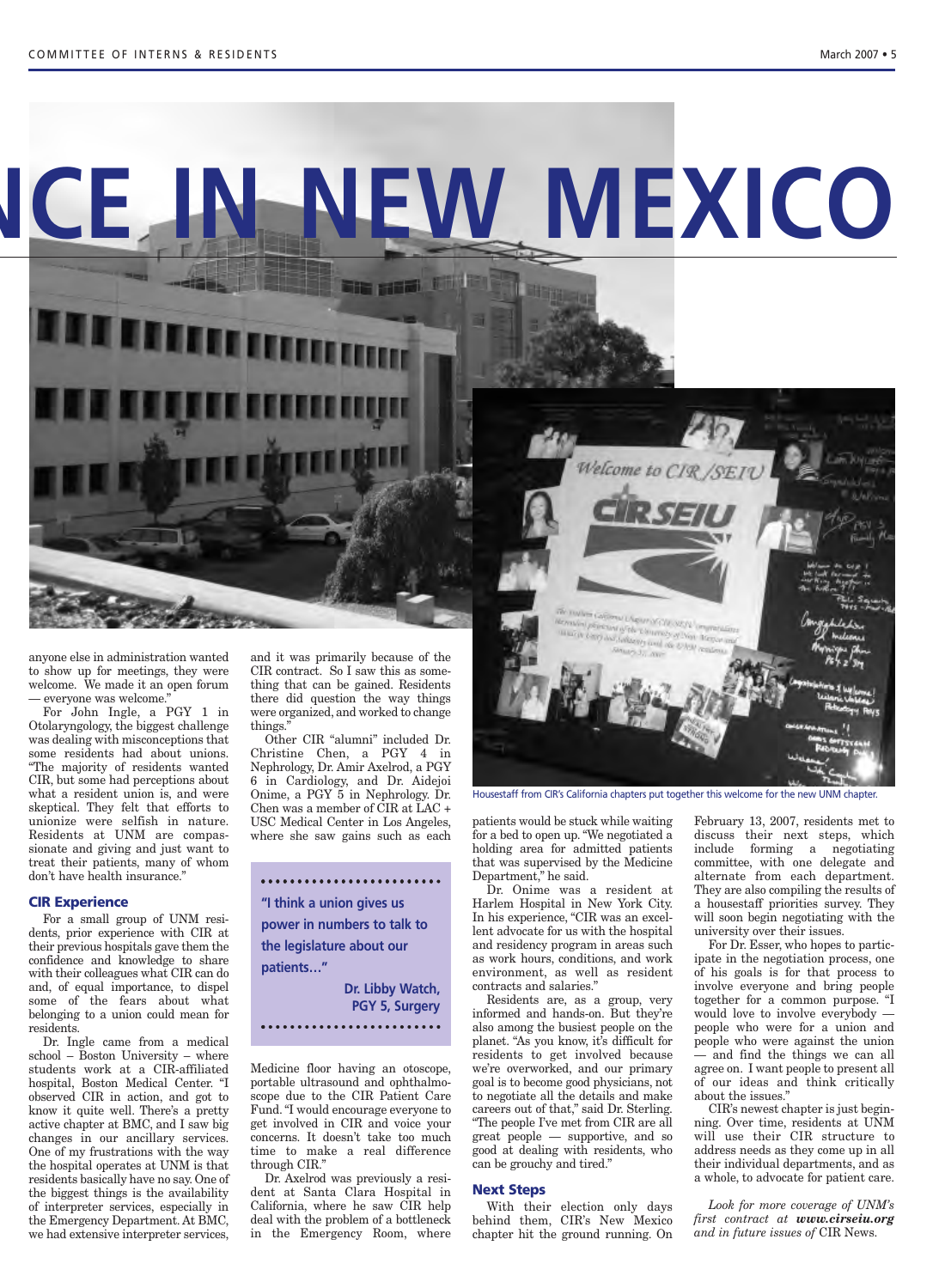## *It's Time for Solutions:* **AMSA Campaign for Greater Health Care Equity**

**11 O** *f* all the forms of<br> *inequality, injusi*<br> *health care is the meet shocking and inhum inequality, injustice in health care is the most shocking and inhumane."*

This statement is as true today as it was when it was first said by Martin Luther King, Jr.

Given the stark nature of disparities in US health care based on social and economic factors, it is not surprising that this issue has struck the conscience of members of both CIR and the American Medical Student Association (AMSA). AMSA, a longtime CIR ally on many issues, and the largest national organization of medical students, is dedicated to activism on behalf of health care as a right, not a privilege, and is committed to improving medical training and the nation's health care.

Early this year, AMSA launched a Health Equity Campaign to ignite discussion about both short- and long-term solutions for reducing disparities in health care.

"Physicians are already aware that there are disparities," says AMSA Public Health Justice Coordinator Zachary Ginsberg.

"What the Equity Campaign does is shift the focus to looking at solutions within the frame of equity. It starts by asking people to think about what a just health care system would look like and then

**Problem Solving in Bellevue Hospital's ER**

**B**ellevue Hospital is the oldest<br>
public chospital in the<br>
country, dating back to 1736. public hospital in the country, dating back to 1736. Like Emergency Departments throughout the country, it has its share of violent and sometimes psychotic patients. "At many hours there is only one resident on duty in our ER's Urgent Care Walk-In Clinic, particularly at night and on weekends," said CIR delegate Dan Drukteinis, MD, a PGY 3 in Emergency Medicine at Bellevue. "This can obviously create a dangerous situation. What was even worse was that we had a non-functioning alarm system that Security couldn't hear, so no one would come if a patient became unruly."

"Residents talked about the problem with each other for nearly two years," Dr. Drukteinis said. "Once we involved CIR, it was solved within two months. CIR gave us the organizational structure and pull to get things done.

"A labor-management meeting was held in early October, 2006. Five CIR delegates attended, as did our CIR organizer, and the head of HR and the head of the Security Department," Dr. Drukteinis said. "We discussed the problem and worked out solutions."

Results followed quickly, with "our alarm system repositioned



Dr. Dan Drukteinis, Emergency Medicine physician at Bellevue, shared their solution for making their department safer.

correctly, so Security now hears it and responds immediately. Also, security checks are now done at regular intervals, and an electronic door jam was fixed. Previously, you needed a sensor card to exit, now you can just touch a button and walk right through.

"While safety can never be 100% guaranteed it is much safer now than it was before."

(Left to right) Zachary Ginsberg, AMSA Public Health Justice Coordinator, Dr. Simon Ahtaridis, CIR Pres, and Kirsten Spalding, AMSA Health Disparities Coordinator at a CIR event hosted by the Brown University AMSA Chapter in October.

> tion to find ways we can infuse solutions into what we do."

challenges us to examine our situa-

#### **Moving Outside the Examination Room**

Confronting broad issues like the social determinants of poor health, environmental toxins that make people ill, and lack of access to health coverage requires thinking about factors beyond the traditional sphere of medicine.

"We're looking a lot at poverty, because it is the number one social determinant of poor health," says Ginsberg. In this way, issues of economic and social justice become as important to promoting good health as clinical encounters.

According to the AMSA campaign, subjecting the delivery of health care to market forces has created "a profit-driven 'sick care' system," leaving more than 46 million Americans uninsured. The costs of medical education have also been driven up to unaffordable levels, pressuring young physicians overwhelmed by massive debt to abandon primary care to pursue more lucrative specialties.

"The more that health care professionals are exposed to issues of disparities during their training, the more they'll work to address those issues in the future," explained

#### **Is Your H-1B Expiring Soon?**

If your H-1B status is expiring within the next 6 months, now is the time to begin the renewal process. For members of CIR Legal Services (CIRLS) please contact us at (212) 356-8195 to begin work on your case. If you are not a CIRLS member, you may wish to retain private counsel to start the extension process.

Kirsten Spalding, AMSA's Health Disparities Coordinator.

#### **Standing up for Reform**

Former AMSA activists like Casey KirkHart, D.O., continue their work on health care disparities once they become CIR members. "As

**"As a county facility, my hospital deals with people who have slipped through the cracks. When they come to us, we're forced to address not only the health issues, but all the other issues they're faced with."**

> **Dr. Casey KirkHart, former AMSA activist, now PGY 2, Family Medicine Harbor-UCLA**

a county facility, my hospital deals with people who have slipped through the cracks," says Dr. KirkHart, a PGY 2 in Family Medicine at Harbor-UCLA Medical Center."When they come to us, we're forced to address not only the health issues, but all the other issues they're faced with. CIR has been able to provide for some of the ways to confront the issues, with the  $\frac{1}{8}$ Patient Care Funds being a perfect example."

Seeing CIR as a great collective  $\frac{a}{Q}$ venue for physician advocacy, he stresses the "need to stand up with other physicians, nurses, medical students, community leaders and our patients and demand reform that reflects our values of health care as a right."

**Visit AMSA's Equity Campaign: www.amsa.org/cph/phjustice**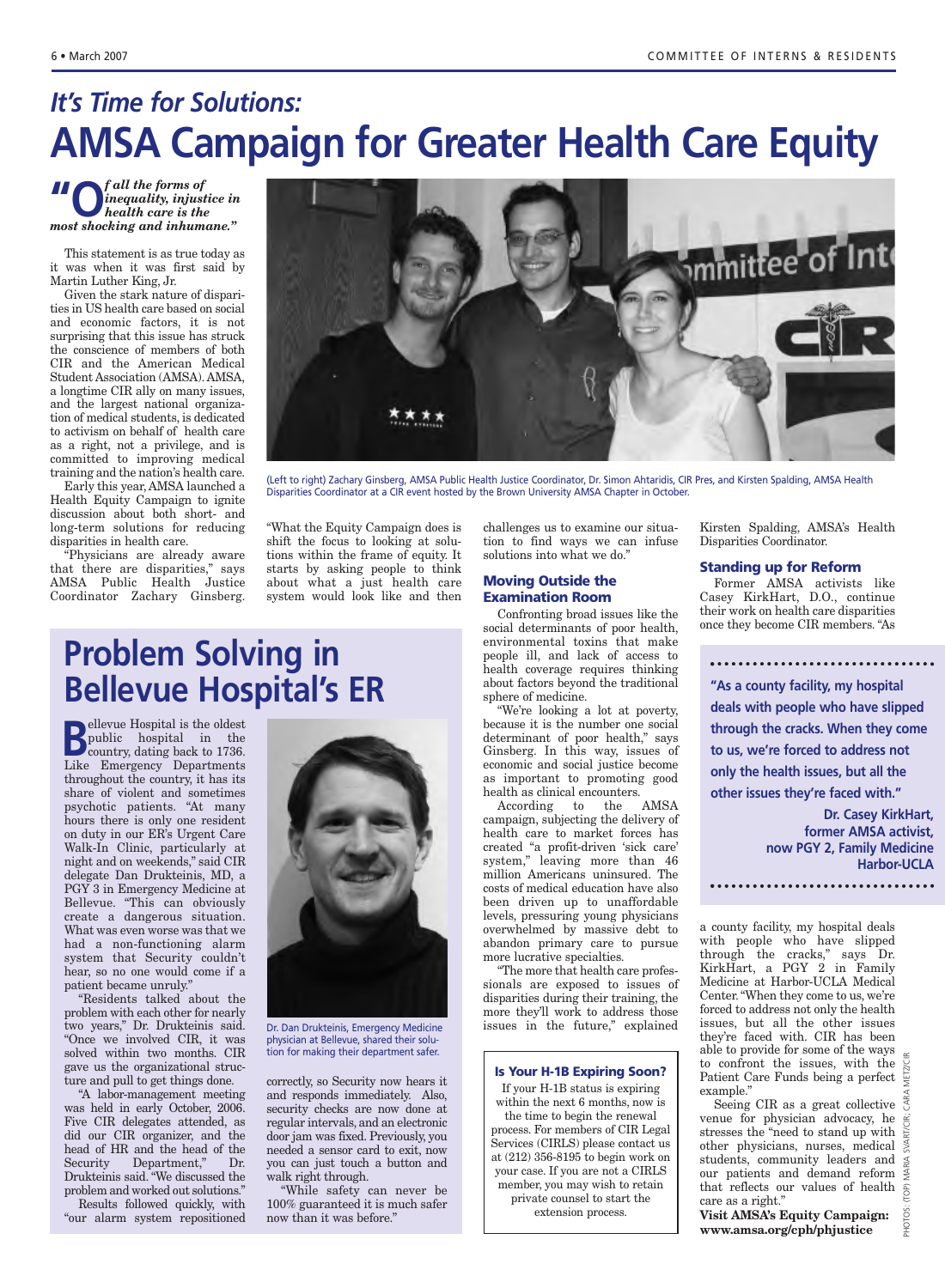# *C'mon, admit it — you've felt that way sometimes, too…*

**I**<sup>t</sup>'s 3 AM, you wish you could sleep,<br>but it's not that kind of a night. At<br>a free moment in your schedule,<br>way might, want, to shock out t's 3 AM, you wish you could sleep, but it's not that kind of a night. At you might want to check out *StopPagingMe.com*, an irreverent website created by a resident (and CIR member, coincidentally) whose goal is to create an online community for all residents.

#### **Britney Spears, Paris Hilton, Lindsay Lohan...and more**

The site may draw you in with its lighter side – the *Celebrity Illness* feature, for example, adds a unique perspective not to be found anywhere else on celebrities' healthrelated dust-ups with the news (Mel Gibson, Paris Hilton, and Fabolous have all had their moments) — but it is also quite serious about providing features that residents need, such as *Open Spots* (residency vacancies), reviews of medical books and reference guides, information on loan repayment programs, gadget reviews ("*What We're Into*"), and other topics that residents are irresistibly drawn to.

It's the brainchild of Jordan Safirstein, currently a sixth year Fellow in Cardiology at St. Vincent's-Manhattan, who is living proof that





residency favors those who need little sleep. Not busy enough just being a second year resident, Safirstein created and launched the *StopPagingMe* website, and admits that his wife, Molly, currently a pediatric attending at a nearby hospital, has "issues" with the late night computer hours it takes to keep the content fresh. Safirstein talks a mile a minute, reeling off one idea after another. A skeptic might discount his ability to execute any of them except for the fact that he has a track record, and actually does accomplish what he sets out to do.

"I want to have a live chat, so residents can talk to each other at any hour," he said. Another of his ideas is to create an online resource where a large group of professors would donate 10 board questions each, and residents could use that resource in lieu of having to pay \$700 to buy books to study from.

#### **Creating an Online Resident Community**

original purpose of *StopPagingMe.com* was to create a community for residents," Safirstein said in a lively discussion with *CIR News*. "All residents have so much in common, no matter where they are. We all draw bloods, do labs, deal with difficult patients, and even if we're in a different state, or in a different specialty, there are so many things that bind us together.

"*StopPagingMe* unites a wide variety of stuff, and also talks about medicine in a mature way, with a sense of humor. Every medical discussion on the site is fact-checked and accurate. We're like *The Daily Show* for residents," he said.

Safirstein's ultimate goal for the site is to be able to "hand it over to someone else someday, when I'm no longer in my fellowship, so it could always be sustained as an online community for residents. To be successful, it has to live on after me."

#### **The CIR Connection**

Although not originally a union activist, Safirstein was won over to benefits of CIR and union membership during the recent first contract negotiations at St. Vincent's-Manhattan's (June 2006). "CIR played a very important role in helping me preserve my housing," he said. "I think you need to get the word out about how CIR helps residents. It's rare for someone to do something nice and altruistic," he said, which is why he initially didn't trust it. "It's good to know that altruism does exist."

*Coming soon:* a CIR column on the *StopPagingMe* website where residents can learn more about CIR: who we are, what we do, and some of the recent accomplishments we are most proud of.